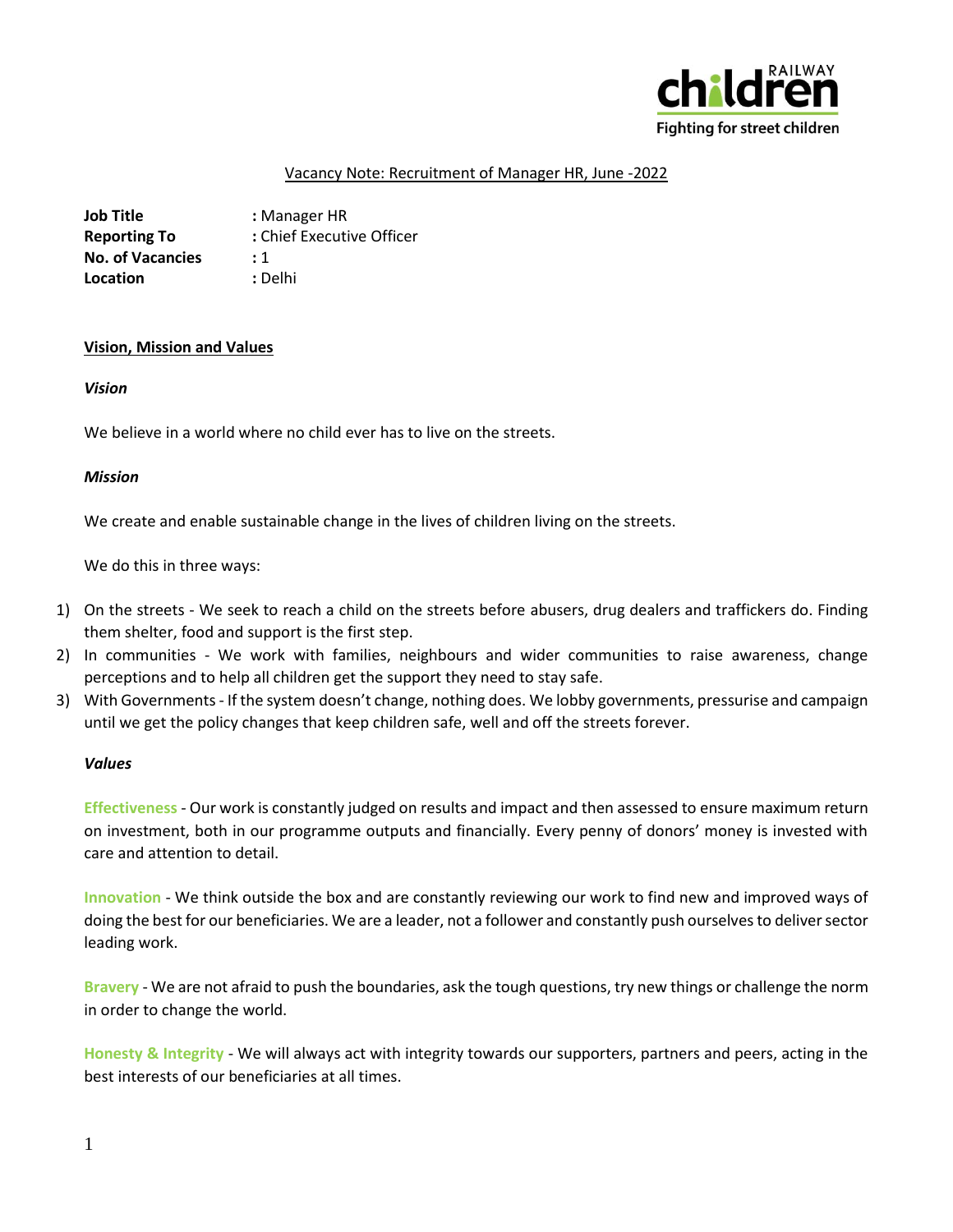

## **Job Purpose**

The position is expected to guide and manage the overall provisions of human resource services, policies and programmes for RCI. The incumbent designs and leads Human Resource practices and objectives, which enables employee oriented and high-performance culture that emphasizes empowerment, quality, productivity and result orientation.

## **Key Responsibilities**

# **(A) Strategy:**

- Support formulation of HR strategy & budget for RCI along with the Chief Executive Officer.
- Responsible for formulation and revision of all HR OD policies of the organization and ensuring its compliance.
- Partner with functional heads on key HR policies and interventions.
- Lead implementation of the Performance Development and Management Policy (PMS) and its review as may be needed from time to time.
- Conduct Periodic Job Analysis exercise in consultation with CEO and share recommendation based on analysis and insight.

## **(B) Operations**

• Ensure that the organisational culture is healthy and dynamic with staff having high levels of engagement and working in line with our values.

## **(1) Creating high performance culture:**

- Develop and maintain close working relationships with all team members. Stay abreast of organization's objectives and initiatives and align HR services to achieve organisation objective.
- Provide guidance to Employees & Partner Ngo(s) on HR policies and procedures interpretation, employee relations issues, and conduct investigations in response to employee complaints and concerns to determine the best course of actions.
- Review and streamline processes as well as technology to enhance employee' experience. Undertake and deliver projects as required with focus on new HR initiatives.
- Working with Compensation and Benefits specialists, provide advice to the management on employee's remunerations, ensuring consistency and transparency, both internally and within the sector.
- Manage the annual salary review process with Employees, ensuring an excellence in advice; and challenging managers on decision making, enabling employees to be recognized and treated fairly.
- Provide advice where necessary to SMT on benefits and remuneration. Ensure managers, colleagues and RCI employees at all locations understand the company's compensation and benefits philosophy, policies and programs*.*
- Ensure all HR related statutory compliance including POSH, PF, ESI, Gratuity etc.

## **(2) Organizational Development/Change Management/Learning & Development**

• Support structural change initiatives by the provision of expert HR advice on the structures required to meet the business needs and the process to be followed to manage change. Assist to develop and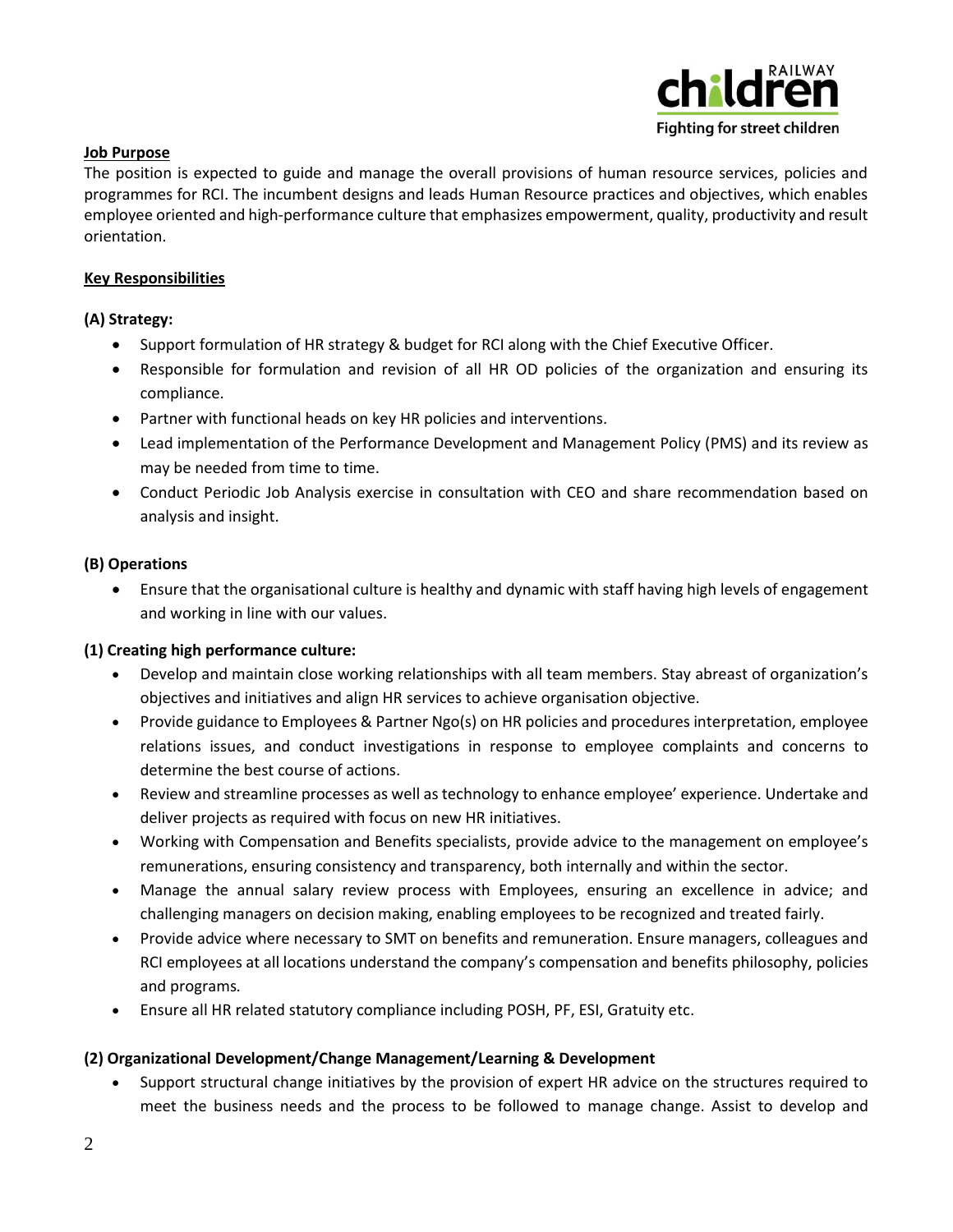

Fighting for street children

implement change management processes with Employees to promote, build, cultivate and sustain a high-performance culture.

- Advise and assist key leaders to address any issues in relation to the transition of changes, the impact of changes and communication with sensitivity .
- Play an active role in the Succession Planning process by ensuring up-to-date Leadership profiles for those at Manager Level and above. Feed into the overall RCI plans and ensure follow up as necessary
- Assist in identifying learning and development needs in RCI and in delivering training workshops to address those needs in conjunction with or under the guidance of learning and development resources

# **(3) Recruitment, onboarding and induction**

- Develop and revise job description as may be needed from time- to time
- Work with relevant partners in the team on workforce planning budgets, determining departmental structures and reporting lines. Support managers with designing roles, responsibilities and appropriate remuneration. Work as a business partner in determining selection of candidates, attending interviews and supporting decision making where appropriate.
- Provide guidance to managers on candidates to assist in ensuring that RCI has the most suitable employees in place
- Oversee and lead the recruitment, onboarding and induction processes ensuring that they are consistently adhered to, including the correct authorization procedure prior to recruitment
- Continuously review effectiveness of recruitment methods and agencies and recommend/take necessary action.
- Ascertain timely staff confirmation, contract renewals.

# **(4) Employee Relations**

- Design and implement annual employee survey and support the Chief Executive Officer in developing an improvement plan based on the output.
- Attend to any formal disciplinary or grievance situations as required, following company policy
- Ensure accurate and timely process in respect of preparation, investigation, attendance at meetings, follow up and ongoing monitoring of grievance issues
- Keep informed of and interpret employment legislation and ensure all Employees groups are kept up to date with amendments to relevant Employment legislation - minimizing risk to RCI's work.
- Liaise with internal and external stakeholders and line managers on any complex proposed/requested changes to contracts, terms and conditions, etc. balancing legislation with operational and business needs

## **(5) Management Information System**

- Manage online HRIS (Human Resource Information) system and ensure up to date employee detail
- Prepare MIS and dashboards for various HR processes

## **(C) Financial management**

• Ensure adherence to HR budgets for RCI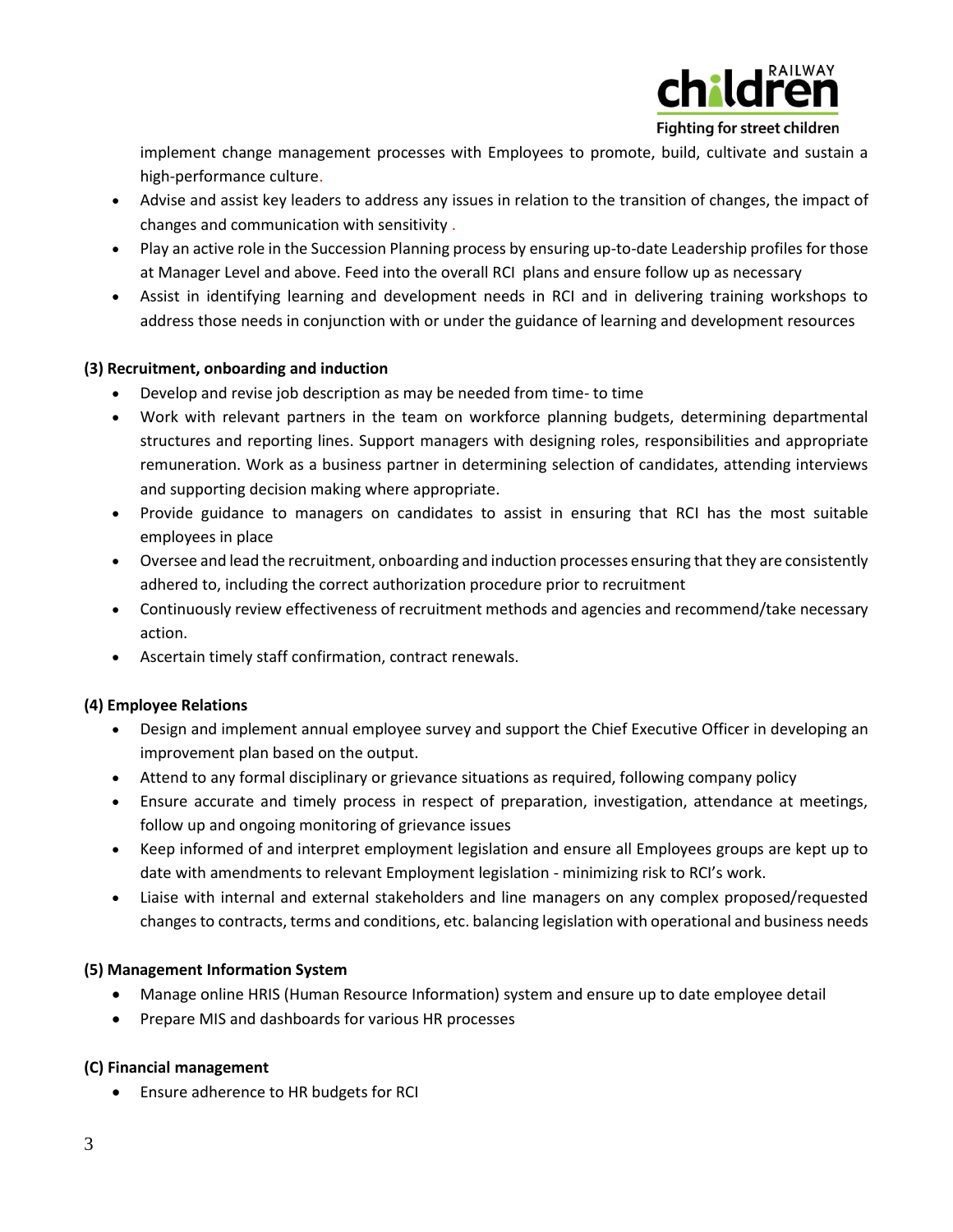

## **Expected competencies:**

- 12 years of minimum experience in Human Resource with at least 3 years of managerial experience.
- Strategic Partnering Effective collaboration with Business Leaders to drive and achieve business goals through efficient and effective use of employee skills and abilities, leveraging enterprise HR programs across geographies, Align HR strategies with Business requirement.
- A keen Planner, Strategist & Implementer with experience in business HR delivering analytical solutions to business processes.
- Proficient in managing end to end support on various HR Processes impacting an employee life cycle.
- Have good understanding and hands on experience on Key HR Verticals; On-boarding, Separations, Analytics, Performance Management, Career Pathing, Compensation, Employee Engagement, Employee Grievances and Disciplinary.
- Skilled in encouraging healthy employee relations in the organization, motivating and promoting employee involvement in various learning & development activities.
- Proven experience in HR Analytics, Employee Relations, HR Partnering, People Management and Business Operations.
- Strong analytical skills with hands on experience on database management and Presentation application [Microsoft Power point]
- Ability to communicate effectively with people at all levels of organization
- Ability to lead and work with minimal supervision

#### **Expected attitude:**

- Commitment towards working on the cause of children in difficult circumstances
- Conduct yourself in accordance with the rules of 'Child Safeguarding Policy' and 'Code of Conduct Policy' in your Professional and Personal life-which includes reporting suspicions of child abuse or any breach of these policies
- Uphold and work within Railway Children's policies and procedures.
- Actively promote and embody Railway Children's core values of Integrity, Bravery, Innovation and Effectiveness across the organisation and partners.
- Undertake any other duties, as appropriate to the post, as delegated by the line manager.
- **Additional attitude (s)** As per Job Description

# **Job Reference:**

'MGR-HR\_RCI'

## **To Apply:**

The eligible candidates may send their application along with a cover letter at [careers.india@railwaychildren.org.in](mailto:careers.india@railwaychildren.org.in) by July 10<sup>th</sup>, 2022. Please mention 'job reference' in subject line of application. Applications received without correct subject line will not be reviewed.